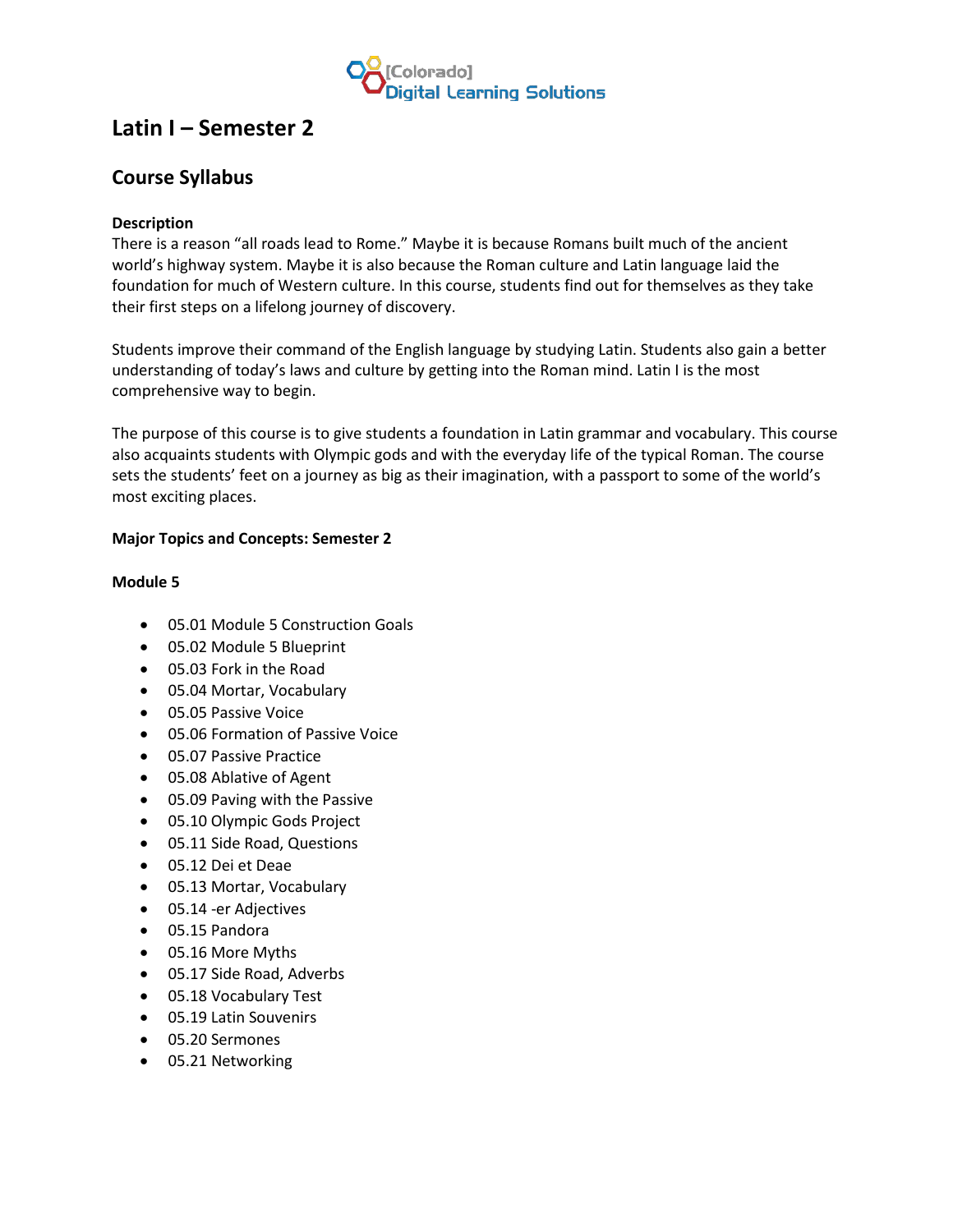

#### **Module 6**

- 06.01 Module 6 Construction Goals
- 06.02 Module 6 Blueprint
- 06.03 Fork in the Road
- 06.04 Mortar, Vocabulary
- 06.05 Passive Voice Perfect System
- 06.06 Pluto and Proserpina
- 06.07 Side Road, Connectors
- 06.08 Roma
- 06.09 Appositives
- 06.10 Mortar, Vocabulary
- 06.11 Roman Calendar
- 06.12 Daphne
- 06.13 Synopses
- 06.14 This is Your LIfe, 100 B.C.
- 06.15 Sermones
- 06.16 Verb Test
- 06.17 Helpful Phrases
- 06.18 Latin Souvenirs

#### **Module 7**

- 07.01 Module 7 Construction Goals
- 07.02 Module 7 Blueprint
- 07.03 Fork in the Road
- 07.04 Mortar, Vocabulary
- 07.05 Third Conjugation, Present System
- 07.06 Third Future vs. Second Present
- 07.07 Third Conjugation, Perfect System
- 07.08 Idioms
- 07.09 Epic Conventions
- 07.10 Means vs. Agent
- 07.11 Vergil
- 07.12 Discovering Troy
- 07.13 Third Conjugation, Passive
- 07.14 Mortar, Vocabulary
- 07.15 Book I
- 07.16 Mortar, Vocabulary
- 07.17 Vocabulary Test
- 07.18 Book II
- 07.19 Latin Souvenirs
- 07.20 Sermones
- 07.21 Module 7 Jeopardy Game